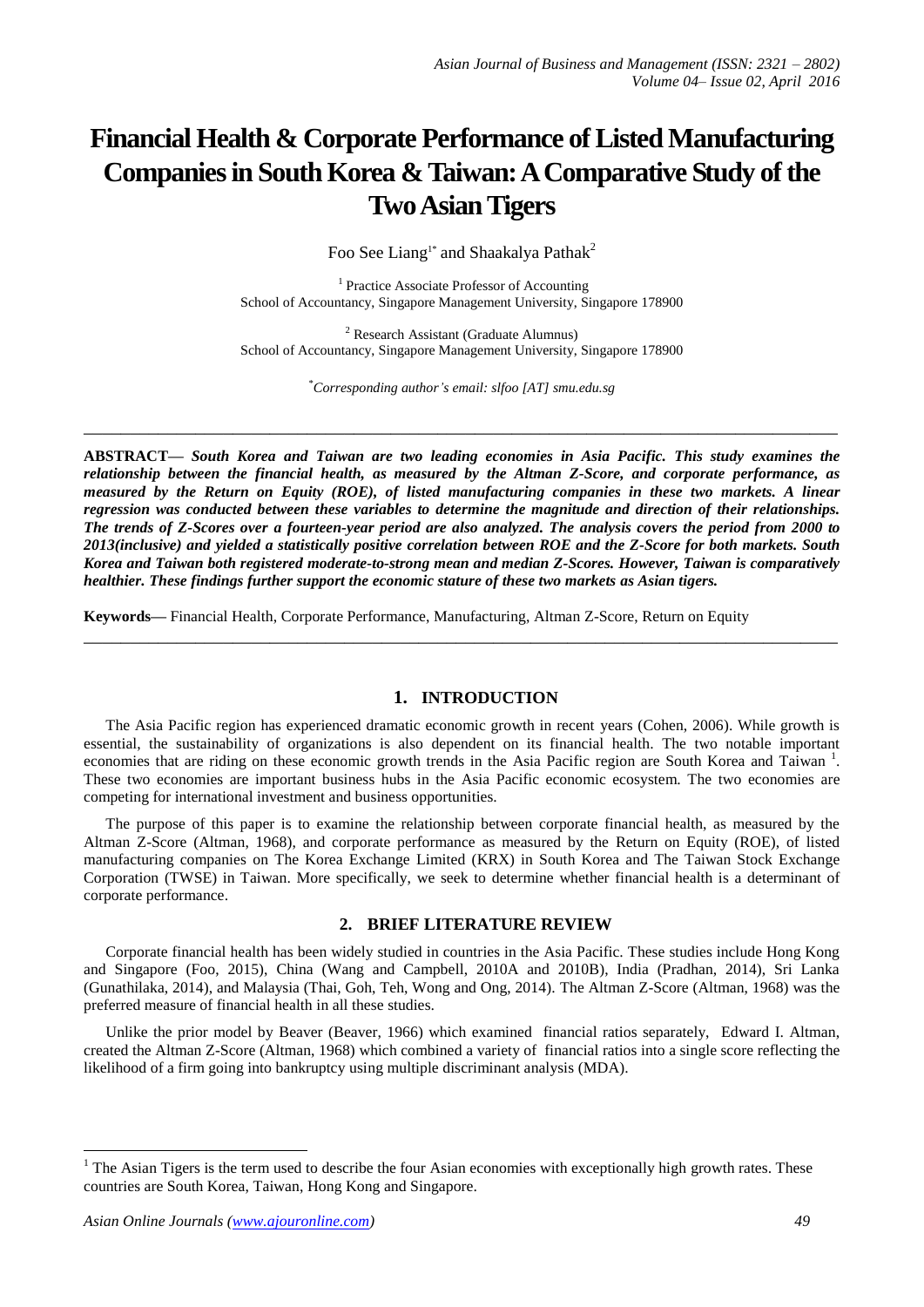The model showed high predictive power on companies facing financial distress, as measured by the Z-Score. The literature on statistical models for bankruptcy prediction is wide-ranging and continues to expand. For example, E. I. Altman, in his lecture (Altman, 2007) quotes 12 new variants of his models. Other studies on financial health that followed the Z-Score Model include Blum (1974), Deakin (1977), Beynon and Peel (2001), Neophytou et al. (2001) and Chung et al. (2008). Some researchers also used logit regression techniques (Ohlson, 1980), recursive partitioning analysis (Frydman et al., 1985) and artificial neural network models (Trippi and Turban, 1996). Nevertheless, Perez (2006) highlighted that MDA is still one of the most popular approaches used for bankruptcy prediction (Agarwal and Taffler, 2007).

Furthermore, Aziz and Dar (2006) appraised 89 studies on prediction of bankruptcy between 1968 and 2003 and found that the multi-variable models, such as the Z-Score model, were the most widely accepted. Additionally, a significant body of research (e.g. Altman and McGough, 1974; Altman, 1982; Levitan and Knoblett, 1985; Koh and Killough, 1990) supports the reliability of the Z-Score for the prediction of financial distress. Recently, Sherbo and Smith's (2013) concluded that the Z-Score model has stood the test of time and is still highly applicable in today's business environment. In view of the above merits, this study adopts the Altman Z-Score as our measure of financial health. The formula for the model is discussed in the Methodology and Data section of this paper.

There have been numerous measures of corporate performance and profitability. However, the Return on Equity (ROE) has proven to be a consistently robust and popular measure of corporate performance (Chen (1997), Chen (2005), Damodaran (2007), Hagel et al. (2010), and Zhao (2013)). ROE is defined as the income earned on equity capital and is calculated by dividing net income by the book value of shareholder's equity (Damodaran, 2007). It is a widely used accounting measure of companies' financial performance in making investment decisions (Stowe, Robinson, Pinto & McLeavey, 2002). In view of this body of literature, we adopt ROE as our measure of corporate performance in this study.

A key comparative study completed among Asia Pacific countries was by Meric, Lentz, Li and Meric (2014). This study examined the financial characteristics (liquidity, turnover ratios, financial leverage, profitability and growth) of manufacturing firms using multivariate analysis. Although it provided useful insights into these markets, this study did not explore the relationship between corporate performance with their financial health.

## **3. MOTIVATION & CONTRIBUTION**

Corporate performance is important but sound financial health is also needed to ensure sustainability. The motivation of this study is to determine whether well performing companies are financially healthy in these two markets. This study extends the work by Meric, Lents, Li and Meric (2014) on the Asia Pacific markets by providing further understanding into the financial health, as measured by the Z-Score, and corporate performance, as measured by ROE.

An important contribution is to provide empirical insights about these two markets in relation to their firms' Z-Score and ROE over a period of fourteen years, i.e. 2000 to 2013 (inclusive). This study also provides a comparison and examination of the similarities and differences between these two leading economies. We believe this comparative study would contribute to further understanding of these two markets by key stakeholders, such as investors.

Unlike studies by Sherbo and Smith's (2013), Zhao (2013), Pradhan, (2014), and Thai, Goh, Teh, Wong and Ong (2014) which applied the Z-Score on individual market or jurisdiction, this study explores the comparative relationship between financial performance and corporate health between two leading markets in the Asia Pacific region, namely South Korea and Taiwan.

By observing over fourteen year from 2000 to 2013, the subprime crisis period around 2008 is also captured in our analysis and allows us to examine its effect on South Korea and Taiwan. With Asia's growing economic importance, the study hopes to serve as catalyst for similar research on other Asian economies.

Additionally, a further motivation has been to extend the authors' previous study on the Singapore and Hong Kong markets, and also to combine the four tigers' insights as a value-add (Foo, 2015).

#### **4. RESEARCH QUESTION & HYPOTHESIS**

The research question for study is: do higher performing listed manufacturing companies (as measured by the ROE – dependent variable) in South Korea and Taiwan also exhibit higher financial health (as measured by the Altman Z-Score the independent variable)? The Null Hypothesis is that there is no significant statistical relationship between firm performance and financial health. Whereas, the Alternative Hypothesis is that there is a significant statistical relationship between firm performance and financial health.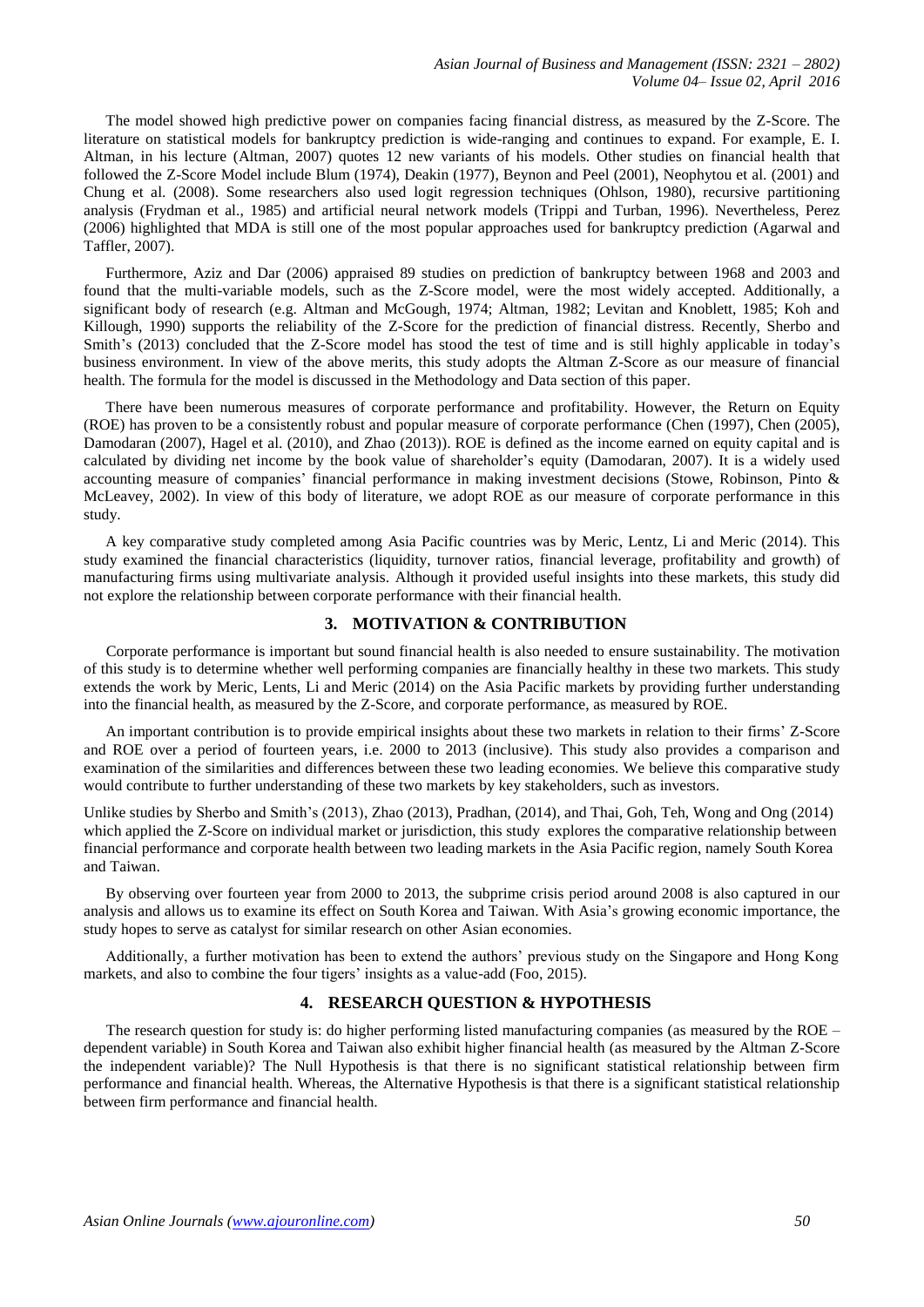## **5. METHODOLOGY & DATA**

This study adopts the widely used Altman (1968) Z-Score model (Wang and Campbell, 2010A and 2010B; Pradhan, 2014; Gunathilaka, 2014; Thai, Goh, Teh, Wong and Ong, 2014) to determine financial health. The Z-Score formula is provided in Figure 1.

| <b>Equation for Altman's Z-Score Model (1968):</b>           |  |  |  |  |  |  |
|--------------------------------------------------------------|--|--|--|--|--|--|
| $Z = 1.2X_1 + 1.4X_2 + 3.3X_3 + 0.6X_4 + 1X_5$               |  |  |  |  |  |  |
|                                                              |  |  |  |  |  |  |
| $X_1$ = Working Capital / Total Assets                       |  |  |  |  |  |  |
| $X_2$ = Retained Earnings / Total Assets                     |  |  |  |  |  |  |
| $X_3$ = Earnings Before Interest & Tax (EBIT) / Total Assets |  |  |  |  |  |  |
| $X_4$ = Market Capitalisation / Total Liabilities            |  |  |  |  |  |  |
| $X_5$ = Sales / Total Assets                                 |  |  |  |  |  |  |
|                                                              |  |  |  |  |  |  |

**Figure 1:** Equation for Altman's Z-Score Model (1968)

A linear regression was assessed using the relevant data with this formula:

 $Y = \beta_1 Z_1 + C$ 

Where Y is the dependent variable, which is the Return on Equity (ROE);  $\beta_1$  is the regression coefficient, which provides an indication of the direction and magnitude of the relationship;  $Z_1$  is the independent variable which is the Altman Z-Score and C is the constant variable.

The scope of the regression covers the period from 2000 to 2013. The financial statement data used was extracted from the Thomson Reuters DataStream database. Records of all firms listed on the two exchanges that had available error-free information were utilized in the regression analysis. Furthermore, the top and bottom 1% of the outliers were removed for the regression analysis.

## **6. DESCRIPTIVE ANALYSIS**

| Korea (KRX) |               |             | <b>Taiwan (TWSE)</b> |  |      |               |             |           |
|-------------|---------------|-------------|----------------------|--|------|---------------|-------------|-----------|
| Year        | <b>Median</b> | <b>Mean</b> | Std. Dev.            |  | Year | <b>Median</b> | <b>Mean</b> | Std. Dev. |
| 2000        | 1.63          | 1.67        | 1.23                 |  | 2000 | 2.01          | 2.65        | 2.30      |
| 2001        | 1.62          | 1.98        | 1.50                 |  | 2001 | 1.96          | 2.82        | 3.10      |
| 2002        | 1.92          | 2.11        | 1.39                 |  | 2002 | 2.24          | 2.84        | 2.49      |
| 2003        | 2.09          | 2.19        | 1.31                 |  | 2003 | 2.29          | 2.95        | 2.45      |
| 2004        | 2.10          | 2.31        | 1.28                 |  | 2004 | 2.41          | 2.87        | 2.19      |
| 2005        | 2.46          | 2.75        | 1.45                 |  | 2005 | 2.41          | 3.08        | 2.65      |
| 2006        | 2.38          | 2.70        | 1.54                 |  | 2006 | 2.96          | 3.79        | 3.44      |
| 2007        | 2.56          | 2.92        | 1.66                 |  | 2007 | 3.01          | 4.09        | 3.76      |
| 2008        | 2.08          | 2.32        | 1.55                 |  | 2008 | 2.26          | 2.72        | 2.12      |
| 2009        | 2.29          | 2.56        | 1.55                 |  | 2009 | 3.00          | 3.95        | 3.54      |
| 2010        | 2.38          | 2.77        | 1.59                 |  | 2010 | 3.37          | 4.00        | 3.05      |
| 2011        | 2.36          | 2.60        | 1.55                 |  | 2011 | 2.63          | 3.07        | 2.25      |
| 2012        | 2.43          | 2.70        | 1.66                 |  | 2012 | 2.76          | 3.29        | 2.54      |
| 2013        | 2.52          | 2.76        | 1.83                 |  | 2013 | 2.98          | 3.76        | 3.17      |

**Table 1:** Mean and Median Z-Scores – South Korea (KRX) and Taiwan (TWSE)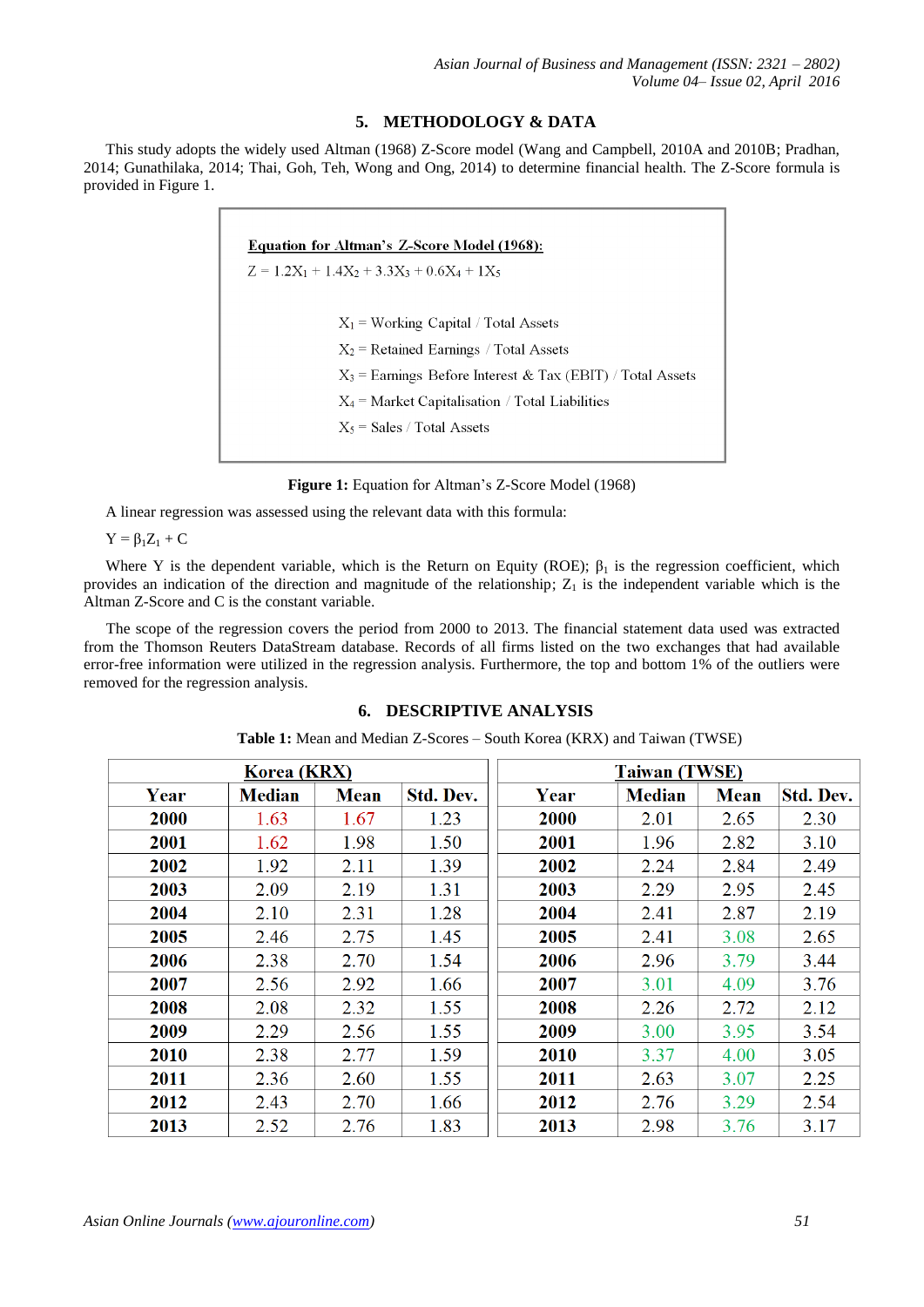

**Figure 2:** Mean and Median Z-Score Trends for South Korea (KRX) and Taiwan (TWSE)

Table 1 presents the mean and median Z-Scores for KRX and TWSE and Figure 2 presents the trends for the fourteen-year period from 2000 to 2013. As per Altman (1968), a Z-Score that is greater than 2.99 indicates strong financial health. Whereas, a Z-Score that is lower than 1.81 indicates poor financial health.

For both markets, the overall Z-Scores for their means and medians are in the moderate-to-healthy range. This indicates that they are financially healthy markets, which is also aligned with their economic standings in the Asia Pacific region. Taiwan's mean and median Z-Scores tend to be higher than South Korea's. This might be attributable to the fact that the Taiwan's market is relatively more concentrated with lesser firms that are large as opposed to the more fragmented Korean market which has more than double its listings.

The median Z-Scores are considerably lower in magnitude than their mean Z-Scores for all markets. This could be similarly explained by the large variations in the size and number of firms. For both countries, the median as well as mean Z-Scores fell in tandem to their lowest point since around 2004 during the subprime crisis in 2008. They rebounded in 2009, rising to a new peak in 2010 and again fell in the period from 2010 to 2011. Subsequently, the increases from 2012 to 2013 were less profound than the increases immediately after the subprime crisis, i.e. 2008 to 2010.

South Korea's mean Z-Scores ranged from 1.67 to 2.92 and the median scores ranged from 1.62 to 2.56. This presents a medium financial health outlook. In thirteen out of fourteen years, the mean Z-Scores exceeded the 1.81 lower benchmark but never exceeded the higher 2.99 benchmark.

Additionally, Taiwan's mean Z-Scores have remained within the range of 2.65 to 4.09 and the median scores ranged from 1.96 to 3.37. This presents a significantly stronger financial health outlook. In all of the fourteen years, the mean Z-Scores exceeded the 1.81 lower benchmark and they exceeded the higher 2.99 benchmark in eight years.

Although the corporate health for both markets has recovered from subprime crisis, they have fallen short of their previous maximum peak which was recorded in 2007. Perhaps, this reflects a longer recovery period arising from the severe subprime crisis. In summary, Taiwan seems to have fared better than South Korea in relation to the median and mean Z-Scores for the period.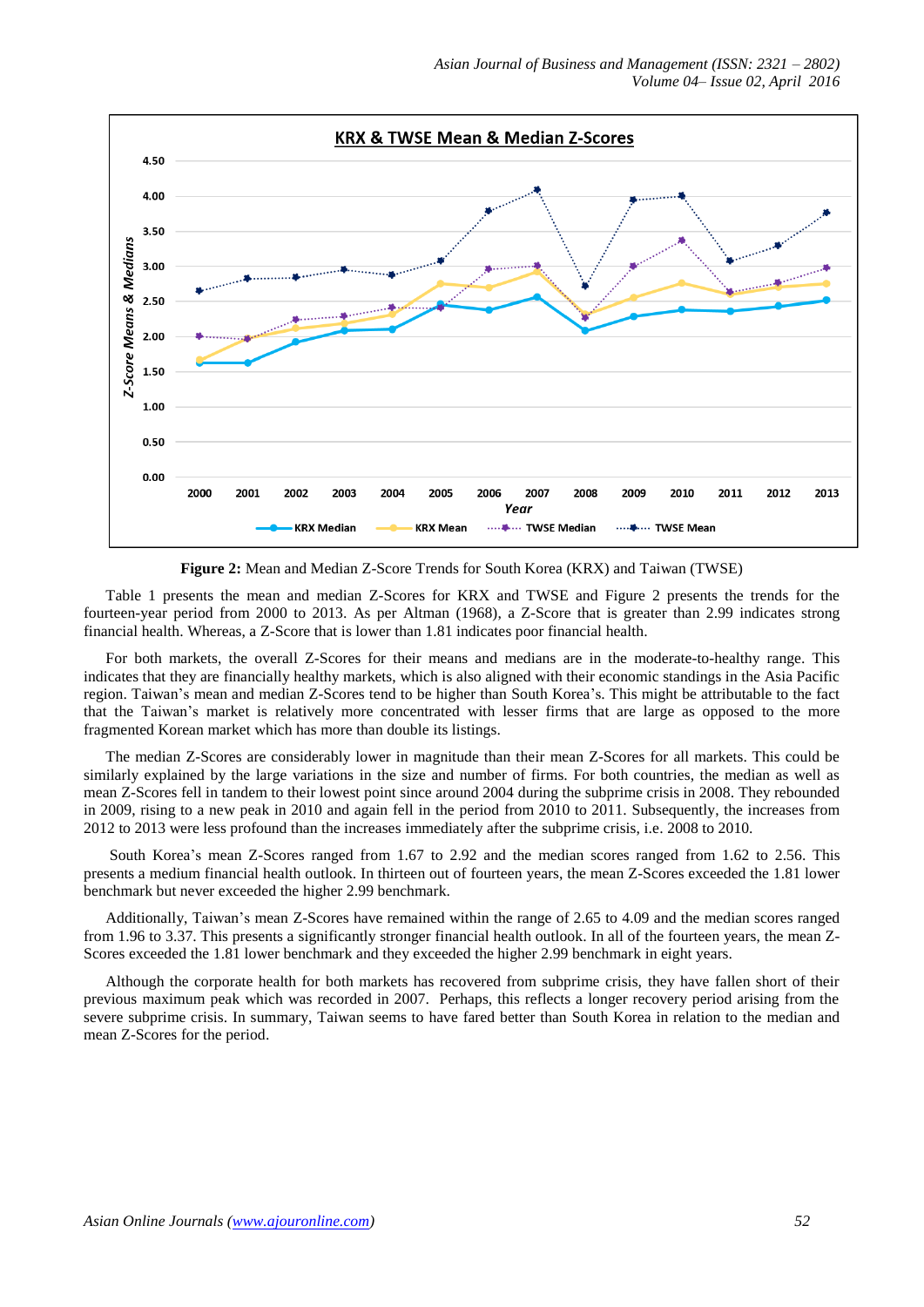## **7. RESULTS & INTERPRETATION**

## *7.1 South Korea*

**Table 2:** Statistical Regression Outputs - South Korea (KRX)

| roew            |                         | Coef. Std. Err.            |             | t P>ltl | [95% Conf. Interval] |                         |
|-----------------|-------------------------|----------------------------|-------------|---------|----------------------|-------------------------|
| zscorew<br>cons | 5.411391<br>$-10.42446$ | .180331<br>.5548177 -18.79 | 30.01 0.000 | 0.000   | 5.057846<br>-11.5122 | 5.764936<br>$-9.336721$ |

A total of 4,168 observations were used for the regression of firms in South Korea (see Table 2). Based on these observations, South Korea has a regression coefficient of 5.411. The standard error is close to zero, at 0.180, whilst the tstatistic is significant and positive at 30.01 and the p-value is equal to zero, supporting the reliability of the regression output. This result confirms the Alternative Hypothesis by posting a positive (direction) and significant (magnitude) relationship between ROE, the dependent variable (representing corporate performance), and Z-Score, the independent variable (representing financial health).

#### *7.2 Taiwan*

**Table 3:** Statistical Regression Outputs - Taiwan (TWSE)

| roew            | Coef.                 | Std. Err.            |                              | t P>ltl | [95% Conf. Interval]              |          |
|-----------------|-----------------------|----------------------|------------------------------|---------|-----------------------------------|----------|
| zscorew<br>cons | 2.086401<br>-.6736934 | .0522535<br>.2718033 | 39.93 0.000<br>$-2.48$ 0.013 |         | 1.983967<br>$-1.206518 - 1408685$ | 2.188836 |

For the Taiwan market, a total of 6,444 observations were used for the regression analysis (see Table 3). A regression coefficient of 2.086 has been obtained. The standard error deviation is also close to zero, at 0.052, whilst the t-statistic is significant and positive at 39.93 and the p-value is equal to zero, supporting the reliability of the regression output. This result also confirms the Alternative Hypothesis by posting a positive (direction) and significant (magnitude) relationship between ROE, the dependent variable (representing corporate performance), and Z-Score, the independent variable (representing financial health).

On the whole, this results show that there is indeed a statistically significant positive relationship between firm performance and financial health in both stock exchanges. South Korea's regression coefficient is far greater, and more than double that of Taiwan's. These strong positive and significant relationships between corporate performance and financial health may be construed as a positive signal for business stakeholders such as investors in these markets.

This variation in coefficients could be attributable to a variety of differences in business environment (macro) and business practices (micro) between the two economies. Firstly, the inherent nature of most key businesses in South Korea is that of large family-owned conglomerates known as the chaebol as opposed to the smaller Taiwanese SME firms<sup>2</sup>. Furthermore, both economies are export-oriented, however Korea's exports are mainly machinery, vehicles and transport equipment<sup>3</sup> while Taiwan's exports are predominantly agricultural commodities and electronic goods, which are less asset-heavy<sup>4</sup>. Additionally, the market capitalization of Korea's KRX is USD 1,251bn with about 1,815 firms listed on the exchange, whereas Taiwan's TWSE has a lower market capitalization of USD 861bn and has about 758 firms listed, which is less than half of Korea's<sup>5</sup>. As a result, it might be reasonable to expect Korean businesses to be better able to derive corporate performance from their financial health and vice versa.

#### **8. LIMITATIONS**

A limitation of this study is that it focuses on listed manufacturing corporations in South Korea and Taiwan, and not on other industries. This is because we would like to align our approach with the original Altman (1968) Z-Score Model. The focus of this paper is to explore the relationships of financial health and corporate performance in the specific contexts of South Korea and Taiwan.

1

<sup>2</sup> Karl, J. "Fields, Enterprise and the State in Korea and Taiwan." (1995)

<sup>3</sup> South Korea Exports, Trading Economics

<sup>4</sup> Taiwan Exports, Trading Economics

<sup>5</sup> Monthly reports, World Federation of Exchanges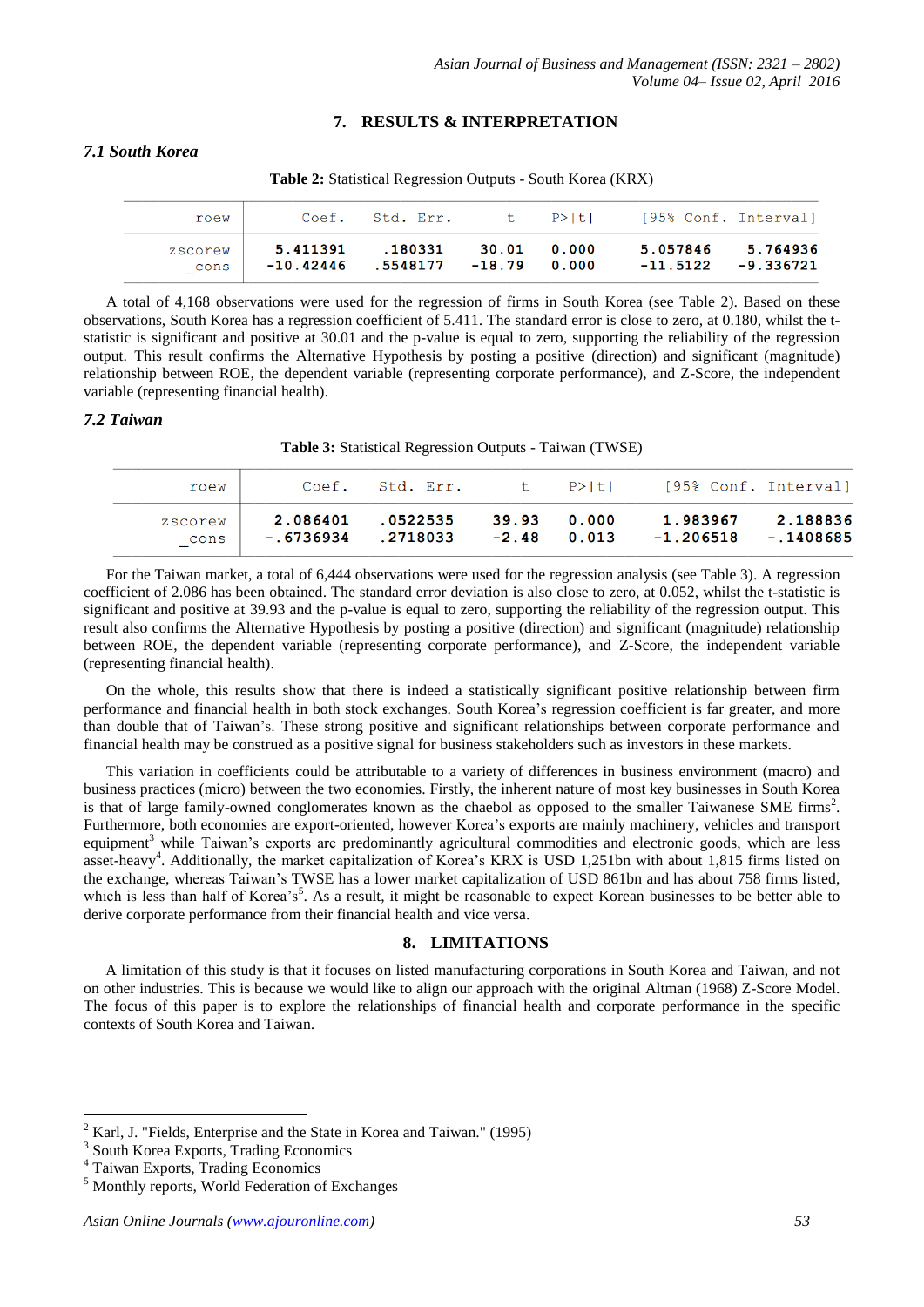#### **9. FUTURE RESEARCH**

For future research, the proposed methodology can be applied to analyze the relationship between financial health and corporate performance in other markets across Asia and beyond. Other industries can be included to enhance the breadth and depth of the study. Furthermore, other variables can also be examined, and their relationships can be analyzed.

#### **10. CONCLUSION**

We set out to explore and analyze the relationship between financial health, as measured by the Altman (1968) Z-Score, and firm performance, as measured by Return on Equity (ROE) ratios, of manufacturing companies listed on KRX and TWSE. We found that there was a statistically significant and positive relationship between Return on Equity (ROE) and Altman Z-Scores in both markets. These relationships may be construed as a positive assurance for stakeholders such as investors in these markets. Comparatively, KRX had a much higher regression coefficient than TWSE. This could be inferred as an indicator of the varying and distinct natures of the companies listed on these stock exchanges. Furthermore, in our descriptive analysis, we observed moderate-to-strong mean and median Z-Scores in both markets and they exhibited similar Z-Scores trends over the period.

#### **11. REFERENCES**

- [1] Agarwal, V., & Taffler, R. J. "Twenty-five years of the Taffler Z-Score model: Does it really have predictive ability?", Accounting and Business Research, vol. 37, no. 4, pp285-300, 2007.
- [2] Altman, E. I., "Financial Ratios, Discriminant Analysis and The Prediction of Corporate Bankruptcy", The Journal of Finance, vol. 23, no. 4, pp589-609, 1968.
- [3] Altman, E. I., "Accounting implications of failure prediction models", The Journal of Accountancy, vol. 6, no. 1, pp4-19, 1982.
- [4] Altman, E. I., "Revisiting credit scoring models in a Basel 2 environment", Lecture at National Taiwan University. 2007. Available: www.fin.ntu.edu.tw/~hwangdar/94emba19.ppt,
- [5] Altman, E. I., & McGough, "T. P. Evaluation of a company as a going-concern", The Journal of Accountancy, vol. 143, pp50-57, 1974.
- [6] Aziz, M. A., & Dar, H. A. "Predicting corporate bankruptcy: where we stand?", Corporate Governance, vol. 6, no. 1, pp18-33, 2006.
- [7] Beaver, W. H., "Financial ratios as predictors of failure", Journal of Accounting Research, vol. 4, pp71 111, 1966.
- [8] Beynon, M. J., & Peel, M. J., "Variable precision rough set theory and data discretisation: An application to corporate failure prediction", Omega, vol. 29, pp561-576, 2001.
- [9] Blum, M. P., "Failing company discriminant analysis", Journal of Accounting Research, vol. 12, no. 1, pp1-25, 1974.
- [10]Calandro Jr, J., "Considering the utility of Altman's Z-Score as a strategic assessment and performance management tool", Strategy & Leadership, vol. 35, no. 5, pp37-43, 2007.
- [11]Chen, M. C., Cheng, S. J., & Hwang, Y. "An empirical investigation of the relationship between intellectual capital and firms' market value and financial performance", Journal of Intellectual Capital, vol. 6, no. 2, pp159-176, 2005.
- [12]Chen, S., & Dodd, J. L., "Economic Value Added (EVA): An Empirical Examination of a New Corporate Performance Measure", Journal of Managerial Issues, vol. 9, no. 3, pp318-333, 1997.
- [13]Chung, K. C., Tan, S. S., & Holdsworth, D. K., "Insolvency prediction model using multivariate discriminant analysis and artificial neural network for the finance industry in New Zealand", International Journal of Business and Management, vol. 3, no. 1, pp19-29, 2008.
- [14]Cohen, B., "Urbanization in developing countries: Current trends, future projections, and key challenges for sustainability", Technology in Society, vol. 28, pp69, 2006.
- [15]Damodaran, A., "Return on Capital (ROC), Return on Invested Capital (ROIC) and Return on Equity (ROE): Measurement and Implications", Stern School of Business. Available: http://people.stern.nyu.edu/adamodar/pdfiles/papers/returnmeasures.pdf, pp11, 2007.
- [16]Deakin, E. B., "Business failure prediction: An empirical analysis", In E. Altman, & A. Sametz (Eds.), "Financial crises: Institutions and markets in a fragile environment", New York: John Wiley, pp28, 1977.
- [17]Frydman, H. E., Altman, E. I., & Kao, D. G., "Introducing Recursive Partitioning for Financial Classification: The Case of Financial Distress", Journal of Finance, vol. 40, no. 1, pp269-291, 1985.
- [18]Gunathilaka, C., "Financial Distress Prediction: A Comparative Study of Solvency Test and Z-Score Models with Reference to Sri Lanka", The IUP Journal of Financial Risk Management, vol. 11, no. 3, pp39-51, 2014.
- [19]Hagel, J., & D, J., "The Best Way to Measure Company Performance HBR", Available: https://hbr.org/2010/03/the-best-way-to-measure-compan.html, 2010.
- [20]Koh, H. C., & Killough, L. N., "The use of multiple discriminant analysis in the assessment of the going concern status of an audit client", Journal of Business Finance & Accounting, vol. 17, no. 2, pp179-192, 1990.
- [21]Levitan, A. S., & Knoblett, J. A., "Indicators of exceptions to the going concern assumption", Auditing: A Journal of Practice and Theory (Fall), pp26-39, 1985.